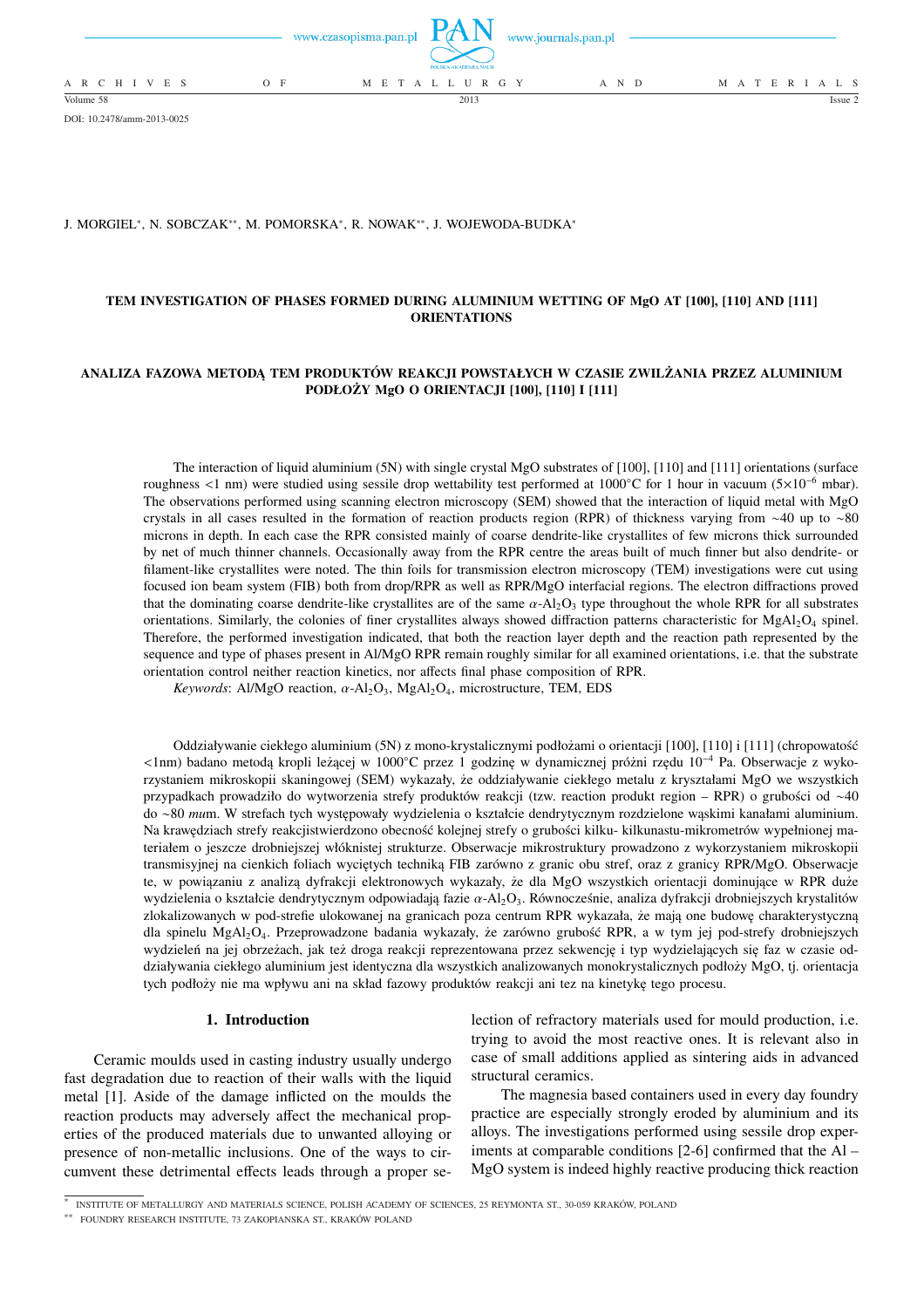www.czasopisma.pan.pl



product region (RPR), despite the fact that such redox reaction is not favorable from the thermodynamic point of view. The Macevoy et al. [2] early measurements of a chemical composition of the RPR obtained using MgO of [100] orientation corresponded to that proper for the MgAl<sub>2</sub>O<sub>4</sub>/Al(Mg) composite. The more recent investigation by Shen et al. [5] relying both on similar microprobe measurements on substrates of [100], [110] and [111] orientations showed that the RPR is filled predominantly with  $Al_2O_3/Al(Mg)$  with only occasional presence of  $MgAl<sub>2</sub>O<sub>4</sub>/Al(Mg)$  areas. Our preliminary analysis performed with TEM of similar to their RPR formed on MgO substrate of [100] orientation also showed local presence of both of alumina and spinel [6]. The X-ray diffractometry performed by Shen et al. [5] not only confirmed the presence of  $MgAl<sub>2</sub>O<sub>4</sub>$  spinel, but also helped to reveal several alumina phases, i.e. the  $\alpha$ -Al<sub>2</sub>O<sub>3</sub> was noted for substrates of [100] orientations, but for two other orientations only phases including  $\kappa$ -,  $\kappa$ '- and  $\delta$ -Al<sub>2</sub>O<sub>3</sub> were detected. Therefore, the understanding of the reaction path at the Al/MgO interface needs more reliable description of the type and respective volume content of phases formed at RPR in Al/MgO samples.

The present experiment was aimed at analysis of the effect of the MgO substrate orientation on the phase content of the RPR using TEM method. The high spatial resolution of the latter allows a much more precise microstructure description than the X-ray diffractometry, even in case of as complex areas like those resulting from interaction of liquid aluminium and MgO substrates. The application of the relatively novel focused ion beam sample preparation technique, capable of producing thin foils from predetermined locations, are of special importance for such investigations.

## **2. Experimental**

The sessile drop wettability tests with aluminum (5N) drop and single crystal MgO substrates of [100], [110] and [111] orientations were performed in vacuum not worse than 5x10<sup>−</sup><sup>4</sup> Pa at 1000◦C for 1 hour. The wettability of MgO substrates was studied by the sessile drop technique and contact heating [7], using the experimental system described in Ref. [8]. The substrates obtained by arc melting before high temperature tests were cut to desired orientation and polished mechanically till surface roughness was < 1 nm.

The preliminary description of RPR was performed using scanning electron microscope equipped with back scattered electron (BSE) detector (E-SEM XL30, FEI). Next, the transmission electron microscopy (TECNAI SuperTWIN FEG 200kV, FEI) with the EDAX attachment for energy dispersive X-ray microanalysis was applied to obtain information both on its phase content as well as the chemical composition. The thin foils prepared using focused ion beam instrument (Quanta 3D, FEI) were cut from the Al drop/RPR and RPR/substrate boundaries.

## **3. Results**

The aluminium drops placed on MgO of [100] and [110] orientations showed some instability during wetting

test, i.e. they tended to move to substrates sides and back. Only the one deposited on MgO of [111] orientation remain stable throughout the experiment. The examination of polished drop/substrate section using scanning electron microscopy method showed that in all three cases the interaction of liquid metal caused formation of a thick layer of RPR in the substrate (Fig. 1). In case of MgO of [111] orientation, RPR extends only slightly out of the drop on all sides (Fig. 1c), while in two other samples it took highly asymmetrical shape occasionally covering even substrate sides or bottom (Figs. 1a, b). Closer inspection of the investigated samples indicated that the respective RPR, especially those under the central part of the metallic drop, are of similar thickness varying from ∼40 to ∼80 microns (Fig. 2). They are all filled mostly with coarse



Fig. 1. SEM (BSE) images of sections through aluminium drop and MgO substrates at: a) [100], b)[110] and c)[111] orientations presenting characteristic shapes of RPR formed after wetting experiments



Fig. 2. SEM(BSE) images of the magnified section of RPR with coarse dendrite like crystallites formed between aluminium drop and MgO substrates at: a) [100], b) [110] and c) [111] orientations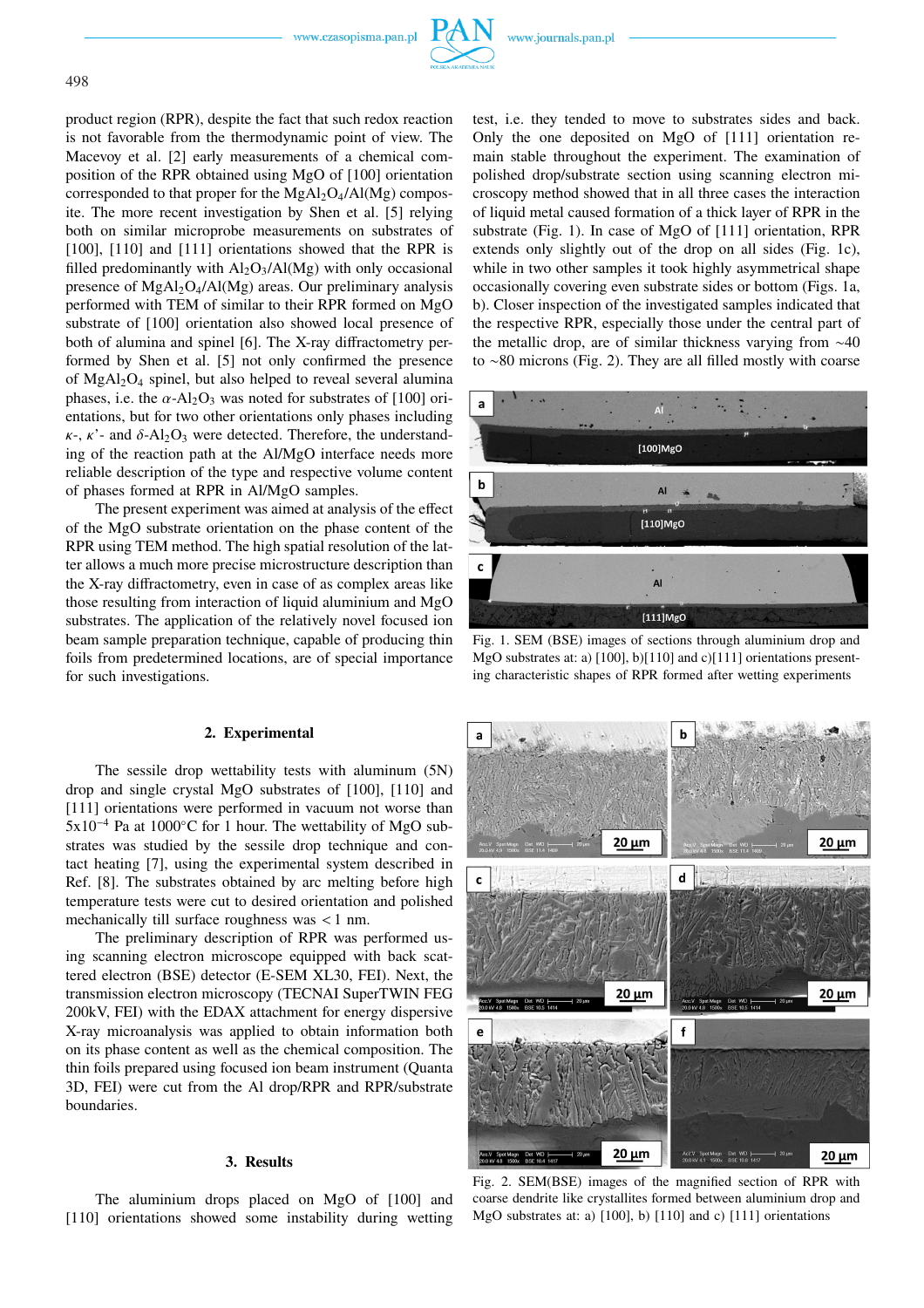www.czasopisma.pan.pl





Fig. 3. STEM (HAADF) image of a boundary between coarse and fine dendrite-like crystallites formed in RPR in MgO substrate of [111] orientation (a) and accompanying maps showing distribution of oxygen (b), magnesium (c) and aluminum (d)



Fig. 4. TEM (BF) images of coarse dendrite-like crystallites with accompanying electron diffraction pattern formed in RPR in MgO of: a-b) [100], c-d) [110] and e-f) [111] substrate orientation



Fig. 5. TEM (BF) image of fine dendrite-like crystallites (a) with an accompanying electron diffraction pattern (b) formed in RPR in MgO of [111] substrate orientation

dendrite-like crystallites separated by much thinner channels extending from the aluminium drop (Fig. 2a,c,e). However, starting in the area furthest away from the centre (including substrate sides) and later penetrating in between the substrate and coarse dendrite-like crystallites a layers of much finer dendrite- or filament-like crystallites are formed (Fig. 2b, d, f). It is worth to note, that the areas of fine crystallites are formed in RPR of all samples including the one obtained from wetting of MgO of [111] orientation where they are present in the smallest volume.

The detailed examination of the RPR filled solely with coarse dendrite-like precipitates using scanning-transmission electron microscopy observations and X-ray energy dispersive microanalysis clearly indicated, that coarse dendrite-like crystallites built exclusively from aluminium and oxygen have to be some form of alumina separated by narrow channels filled with aluminium (Fig. 3). On the other hand the fine dendrite-like crystallites show presence not only of aluminium and oxygen, but also of magnesium indicating it as an  $MgAl<sub>2</sub>O<sub>4</sub>$  spinel. The phase analysis taking into account  $\alpha$ -,  $\beta$ -,  $\gamma$ -,  $\kappa$ -,  $\kappa$ 'and  $\delta$ −Al<sub>2</sub>O<sub>3</sub> and relying on selected area electron diffraction patterns like that in Fig. 4, gave a proper unique fit only with the former one. The thin foils were cut both from the area close to the metal drop and close to the MgO, i.e. covering the whole RPR area and therefore, basing on these results one may state that coarse crystallites independently of substrate orientations are built of a corundum type. Practically all  $\alpha$ -Al<sub>2</sub>O<sub>3</sub> crystallites were characterized by low defect density. Additionally, the neighboring ones were frequently of the same orientations (indicated by same diffraction contrast), as they were just the same "dendrite" branches sliced during focused ion beam cutting. The aluminium channels showed lot of dot defects originating from gallium ion implantation as well as some dislocations. The selected area electron diffraction also helped to confirm, that the finer dendrite-like crystallites located in colonies mostly away of the centre of the RPR were of the MgAl<sub>2</sub>O<sub>4</sub> spinel type (Fig. 5b).

#### **4. Discussion**

The MgO mono-crystalline substrate orientations during the aluminium sessile drop wetting tests were first considered as one of more important parameter during such experiments [9]. It was suppose to influence - first of all - the reaction kinetic making itself visible trough changing thickness of reaction products layer formed at otherwise the same conditions including time, temperature, vacuum level and others. Next,

499